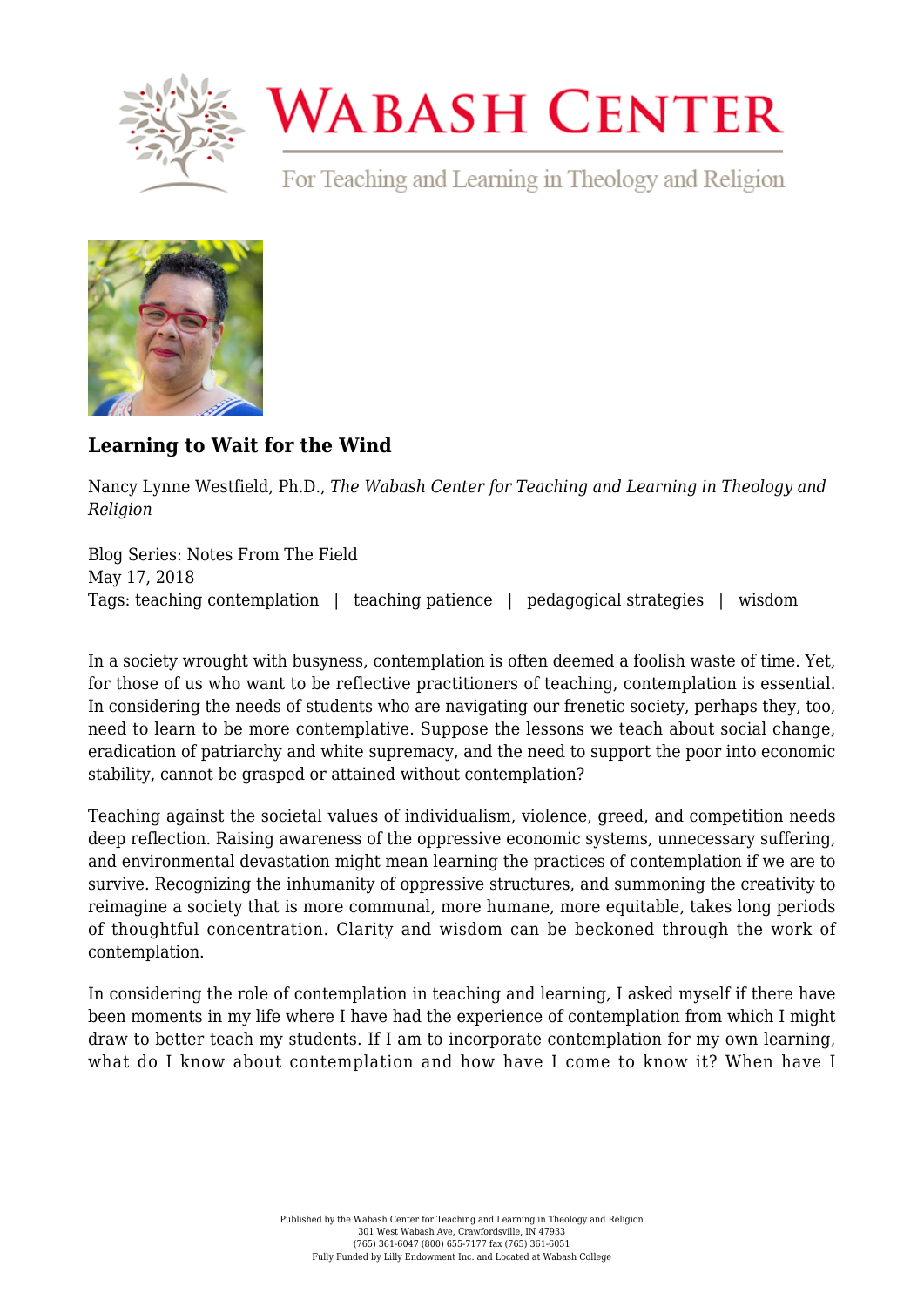experienced contemplation that was useful? This was the helpful recollection:

My dad had a certain kind of know-how. Among other things, Dad knew the right days to fly kites. This, I have come to understand, is a kind of wisdom. Kite day was not a set date on the calendar. Kite day was the day that Dad knew the wind was just right. How he knew – I still do not know. On the appointed day, usually a spring Saturday, Dad would announce to me and my brother Brent that it was Kite Day. The announcement meant we, in great excitement, would gather the needed elements to build kites. Brent and I would grab previously read newspapers, the stakes used for tomato plants, assorted kinds of string and old undershirts. We spread the supplies out on the dining room table and my father went to work. With the precision of an origami artist, Dad carefully folded the newspaper, attached the stakes into the folds, then, using ripped up tee-shirts, fashioned and knotted a tail for each kite. The last step was to apply the string and check the makeshift reeling. Once the kites were assembled, we processed, kites in-hand, careful not to drag the tails, to the baseball field across the street from our row house in North Philly. Dad would choose the spot for the kite flying by pausing to feel for the wind. Then, I thought he was just being dramatic. Now, I know feeling for the wind is a necessary aspect of successful kite flying. After quiet moments of wind-testing, we were ready. With great care each kite was placed on the grass and its tail was carefully laid out. My brother and I wanted to run with our kites - demanding them into the sky, but no kite ever obeyed. My father said, "No kite flies from running it into the sky – you must wait for the wind."

Waiting for the wind was not easy because it meant just that - waiting.

What I learned is that once the flurry of assembling the kite is over - kite flying becomes a contemplative sport. Waiting for the wind required patience, stillness, and focus. These moments of waiting were full moments of silence, light conversation, or just observing the surroundings.

With no notice, sometimes gusts would come and abruptly snatch the kite up into the air then just as abruptly slam it down to the ground. If kites became bruised or even destroyed, Dad would fix it or fashion a new one on site. Sometimes, if my brother or I had been lulled into inattention, a gust would take our kite up and the fast-moving string would burn our tender hands. We learned about friction and how to put Band-Aids on fingers. As we became more attuned, Brent and I learned to hold the kite back from flight when the wind was too strong. We learned to judge the right wind and see our kites into lift-off. The moments of lift-off were exciting. Feeling the wind take hold of the kite in a gentle way was the anticipated moment realized. Once lift-off was achieved, the job was, as Dad instructed, to "Keep the nose up!" so the kite would gain altitude and so the line could be let out gradually and evenly. When the kite was 10 or 20 feet in the air, the goal was to get the kite to 40 or 50 feet. The best flying was when the line was completely let out, and we had time to quietly sit and gaze while it danced, soared, and pranced across the sky. The sky above our field in North Philly was quite a lovely site on kite flying days.

Friends, am I suggesting we all learn to fly kites? Yes! Sometimes the literal is the best.